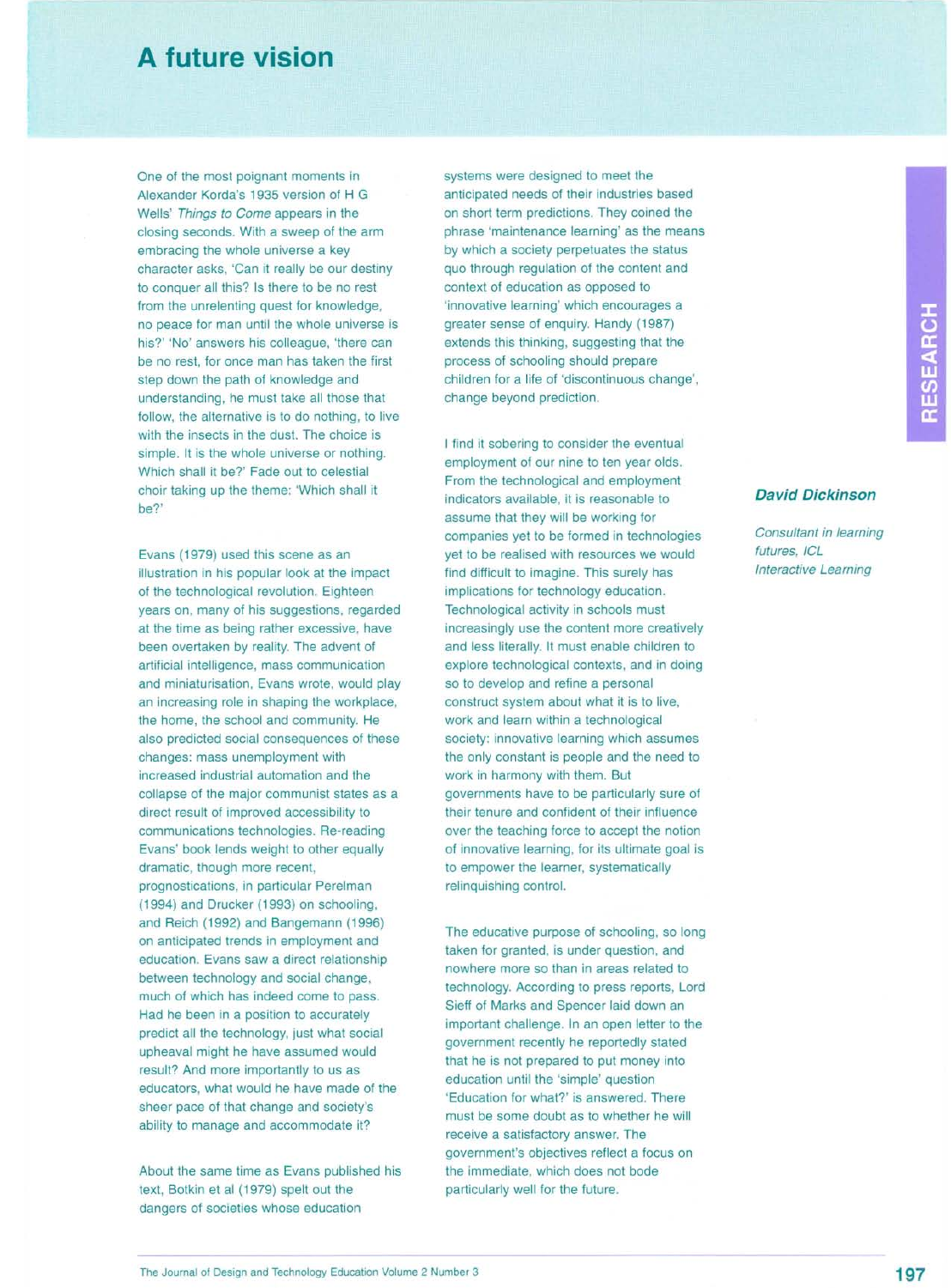By and large the British people are fiercely proud of their education service. A nationalistic pride embracing the A-level 'gold standard' and a resultant Oxbridge education for the few, is also evident in our technology educators. Many believe that because USA, Germany and France have yet to introduce design education, their technology education is in some way inferior. It might be argued, however, that these countries now have a distinct advantage: they will not have to spend years unlearning before they can make real progress.

In the league tables of the Organisation for Economic Co-operation and Development (OECD), the UK at 17th with 24 in the class has little room for complacency. On the slow learners table with the UK are Greece, Portugal, Ireland, Turkey and New Zealand. Taiwan and Vietnam, regarded by many in the UK as 'developing nations' are 9th and 10th in the class. What is more, their education system reflects their position, primarily because it is relevant and responsive.

Peddiwell (a pseudonym) writes a delightful analogy known as the Sabre-Tooth Curriculum which tells of an ancient tribe who had designed a curriculum based on scaring away sabre-tooth tigers, clubbing woolly horses and netting the small silver fish that swam in the nearby river. So effective was their teaching and so successful the students' learning that they hunted each of their prey to extinction and had long since scared away the tigers, yet did not see fit to modify the curriculum which, although instilling its own regulation and discipline, became irrelevant. The message of the fable is all too clear. But with the knowledge base estimated as doubling every three to five years (depending on the source) what information is relevant in the knowledge age? What skills can be regarded as transferable and enduring? Further, what aspects of industrial process have sufficient shelf-life to warrant replication in the classroom? In 1989 the UNESCO Beijing Round Table offered as essential to the world's curricula: numeracy; literacy; inter- and intra-personal skills; communication, (including information technology); problem solving and caring.

Again it takes tremendous confidence to accept all but the first two of these as cornerstones of a curriculum because they are not knowledge dependent and therefore not examinable by traditional means.

As Drucker (1993) observes, technology will effect major change in our world, and particularly in our schools. Can existing schools, environments and pedagogies, particularly those for technology education, accommodate such change and be sufficiently responsive to outside needs and pressures? For a variety of reasons, one must conclude the answer is no. Technology education would have stood a better chance if there were some degree of consensus as to what it should be. There isn't: Duncan Graham, one time Director of the National Curriculum Council and Lady Parkes' Committee on technology in the National Curriculum posed the question. The more recent offerings of some of the examination boards are indicative of the fact that the issue has been ducked in favour of pragmatism and short term economy.

Bronowski's (1981) phrase 'the hand is the cutting edge of the mind' used to have particular resonance for me during the fourteen years that I taught design and technology. Now it sounds historical, even anachronistic. I would be proud to champion working with hand tools in wood and metal as spiritual and creative activities but I fear that the arts and aesthetics are already under pressure in the curriculum.

Relevant and honest work with food should certainly be in the curriculum, perhaps as biotechnology and food product manufacturing, but much of what passes for food technology in the National Curriculum has a very short shelf life. What I want to see is pedagogic honesty. I know headteachers who ensure that home economics as we know it remains in their schools because it teaches their students so much about resources management and attention to detail. If they are convinced that their children need experience in working with food at school and are prepared to devote the necessary resources while defending the timetable space, I applaud them.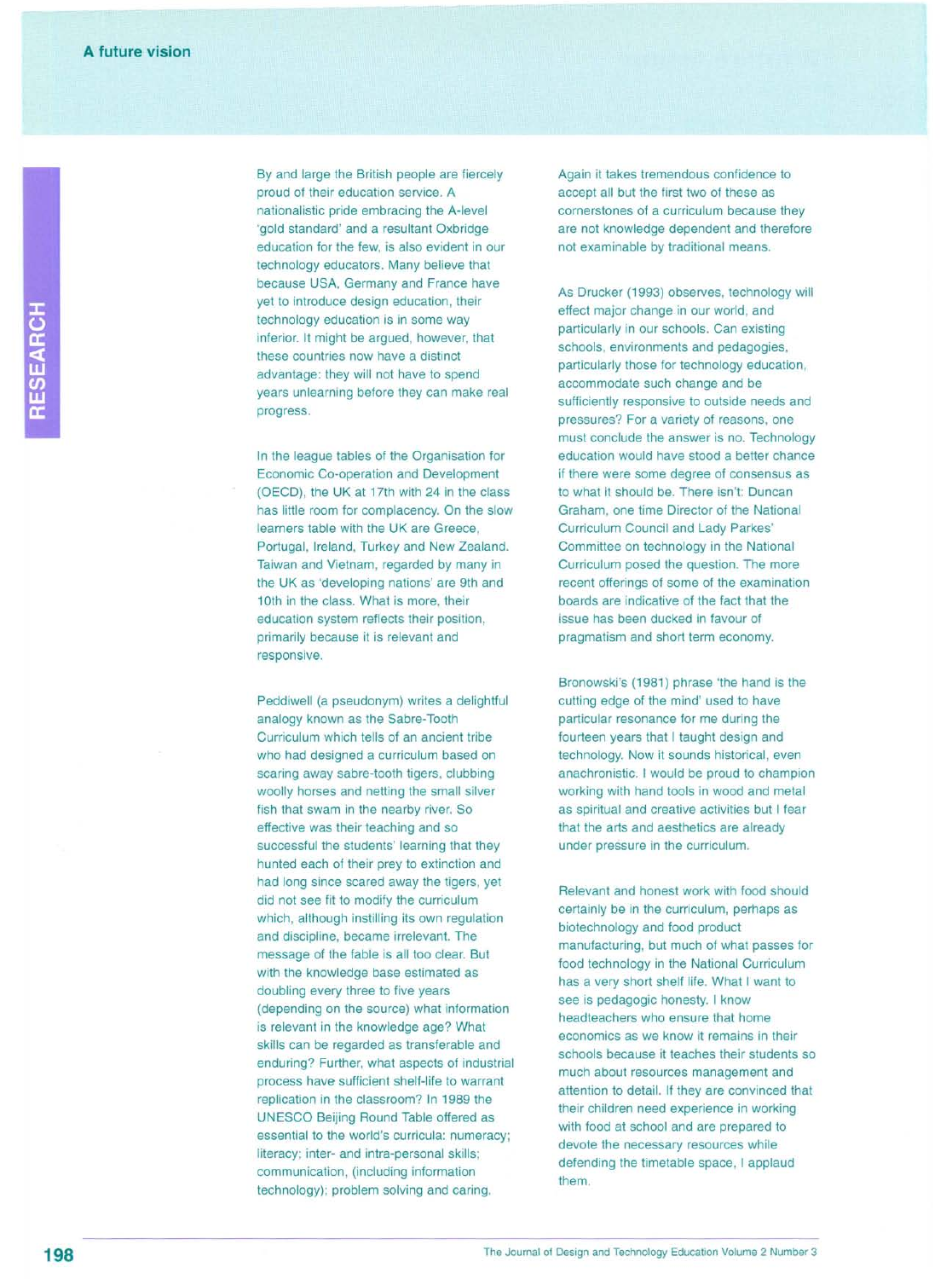UK technology education is based on a tired, overstretched paradigm designed to service an older industrial technology while accommodating organisational palliatives. It cannot serve manufacturing in a knowledge age, driven by effective communication with increasingly sophisticated computer peripherals: robots, computer-integratedmanufacturing cells and control systems of such sophistication that, once on-line, human intervention is minimal. In the factory, the hospital and financial sectors, communication will be at the heart, the essential skills of communication being not only numeracy and literacy (increasingly requiring skills in modern foreign languages) but also modelling, sharing solutions to problems and above all knowing what means of communication to select to convey concepts, data, etc. in the most effective way. Technology educators have a major role to play in mediating opportunities for children to develop and test their organisational and procedural capabilities and sharpen their communication skills.

But there are further, much bigger challenges ahead for technology education as it fights for its share of curriculum time, and communications technology is, I believe, at the very heart of these challenges. Cable television and Integrated Services Digital Network (ISDN) lines are capable of supporting open and distance learning, 'learn on demand', 'pay as you learn' and telematics. The massive advances in object database technology makes these rather Huxlean sounding ideas not only a technological reality but a social inevitability. A huge percentage of the ECUs available through the European Commission has been assigned to open and distance learning, to using the Internet, to broadband development. There will be major projects announced in this area in the UK this year, multi-million pound programmes which emphasise the role of the home and community in providing education, programmes designed to encourage an increase in TAFs: Technologically Advantaged Families.

Drawing on recent experience in schools for the future projects in this country, the United States and Germany, it is evident that the multipurpose teaching studios still being specified for schools and technology

colleges are already fifteen years or more out of date. In a school of the future, it is probable that there will be a return to discrete satellite making areas given over to machining and modelling, to small plastics shops to which learners of all ages could go to complete a particular element of the making activities necessary to their studies.

These areas need not necessarily be staffed by teachers of course, and there is much to be said for bringing in the industrialists, retired at fifty, to offer their skills and interests pertinent to these areas: the community providing education. The African proverb 'It takes a whole village to raise a child' is appearing on more notice boards and for that matter, in the States, on coffee mugs too. Such schools would act as hubs to facilitate home learning, industrial training and, indeed, recreation.

We have taken the first steps down the road to knowledge and, like it or not, we will surely take all those that follow. As more optical fibre backbones are installed by our cable companies, signalled by the green pipes being buried under our pavements, as the price of computers decreases in real terms by as much as 26% per year and as our industrial society continues to require a more responsive and flexible education service, we have no alternative but to respond. Whether that response is to passively accept the changes or to reach out and grasp the opportunities they present, will, as always, remain a matter for the individual. But the larger the opportunity, very often, the bigger is the challenge to embrace it. Progress within the information and communications technologies is awesome. The mid-1980s difficulties with hardware and software developments being out of phase are no longer present. Industries are recognising that working 'smarter' beats working harder and working smarter means changing the way in the work has been accomplished in the past to use the technologies to the full.

Whole societies, even whole countries, are radically overhauling existing organisational structures perceived as being redundant in the face of these new opportunities. A case in point is the American InterAgency Technology Task Force in Washington and